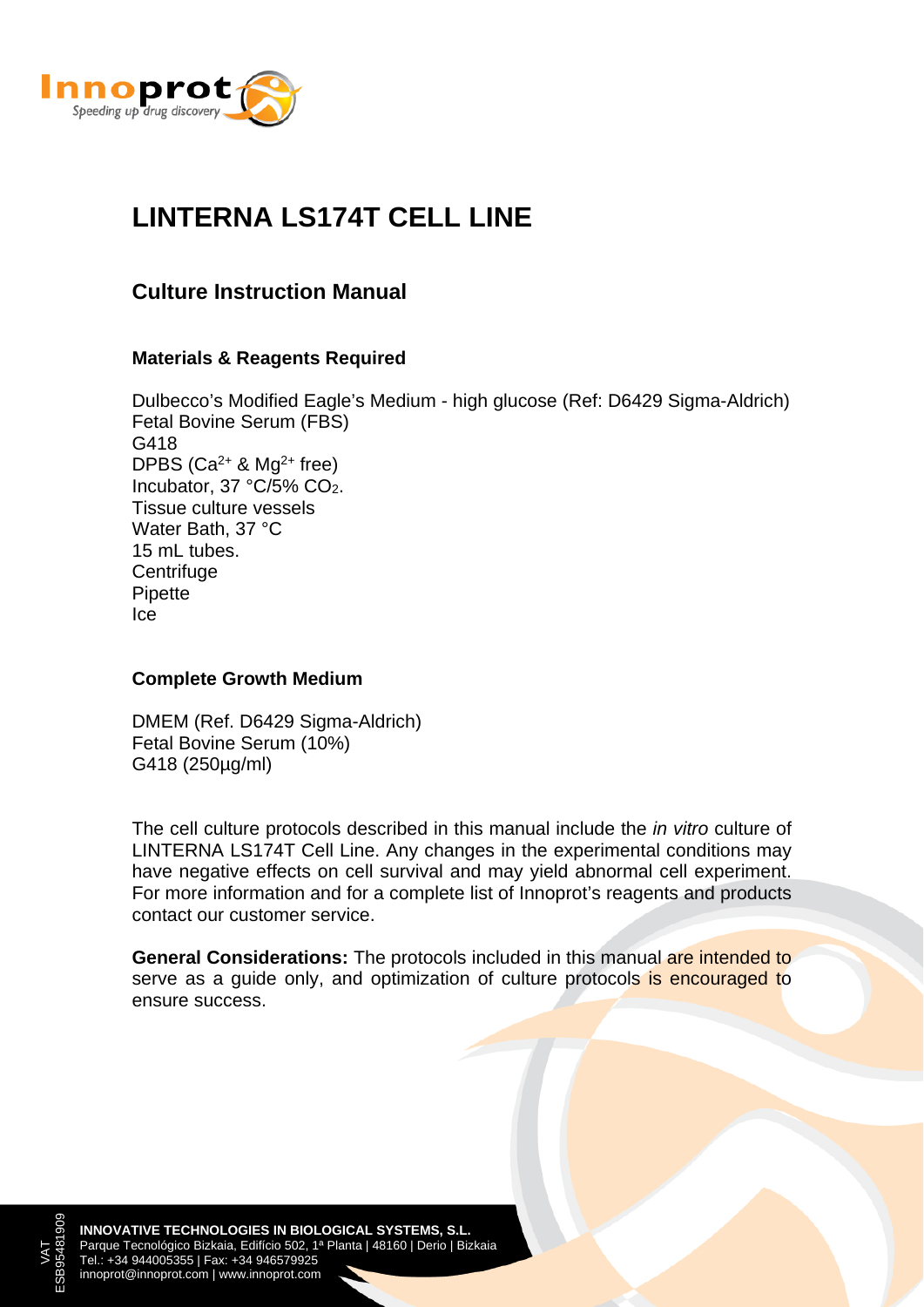

| <b>1.0 IMMEDIATELY UPON DELIVERY</b> |                                                                                   |  |
|--------------------------------------|-----------------------------------------------------------------------------------|--|
| 1.1                                  | Remove vial from shipping container to check that it is still frozen.             |  |
| 1.2                                  | Transfer frozen vial to liquid nitrogen until you are ready to thaw and begin     |  |
|                                      | cell culture.                                                                     |  |
| <b>2.0 THAWING CELLS</b>             |                                                                                   |  |
| 2.1                                  | Prepare necessary "Thawing medium" and warm prior to plating cells:               |  |
|                                      | DMEM (Ref: D6429 Sigma-Aldrich)                                                   |  |
|                                      | 10% FBS                                                                           |  |
| 2.2                                  | Thaw cells rapidly. Place the vial in a 37°C waterbath, hold and rotate the       |  |
|                                      | vial gently until the contents are completely thawed. Do not allow sample to      |  |
|                                      | warm to 37°C. Cryovials should be cool to the touch when removed from             |  |
|                                      | bath. Passive thaw is not recommended.                                            |  |
| 2.3                                  | Remove the vial from the waterbath immediately, wipe it dry, and transfer it to   |  |
|                                      | a sterile field.                                                                  |  |
| 2.4                                  | Rinse the vial with 70% ethanol, and then wipe to remove excess. Remove           |  |
|                                      | the cap, being careful not to touch the interior threads with fingers. Using 1 ml |  |
|                                      | eppendorf pipette gently resuspend the contents of the vial.                      |  |
| 2.5                                  | Add warm media to a 15 mL tube until the 8 ml demarcation.                        |  |
| 2.6                                  | Immediately transfer contents of vial to the 15 mL tube. Gently invert the tube   |  |
|                                      | to distribute contents.                                                           |  |
| 2.7                                  | Centrifuge at 1.500 r.p.m. for 5 minutes. Remove supernatant and resuspend        |  |
|                                      | cell pellet in warm medium                                                        |  |
| 2.8                                  | Count the cells and dispense the contents of the tube into a T-75 flask.          |  |
| 2.9                                  | Place the flask to the incubator                                                  |  |
| 2.10                                 | For best result, do not disturb the culture for 16 hours after the culture has    |  |
|                                      | been initiated.                                                                   |  |
|                                      | Change the growth medium (including G418 250µg/ml) the next day to                |  |
|                                      | remove unattached cells, then every other day thereafter.                         |  |

VAT<br>95481909 ESB95481909